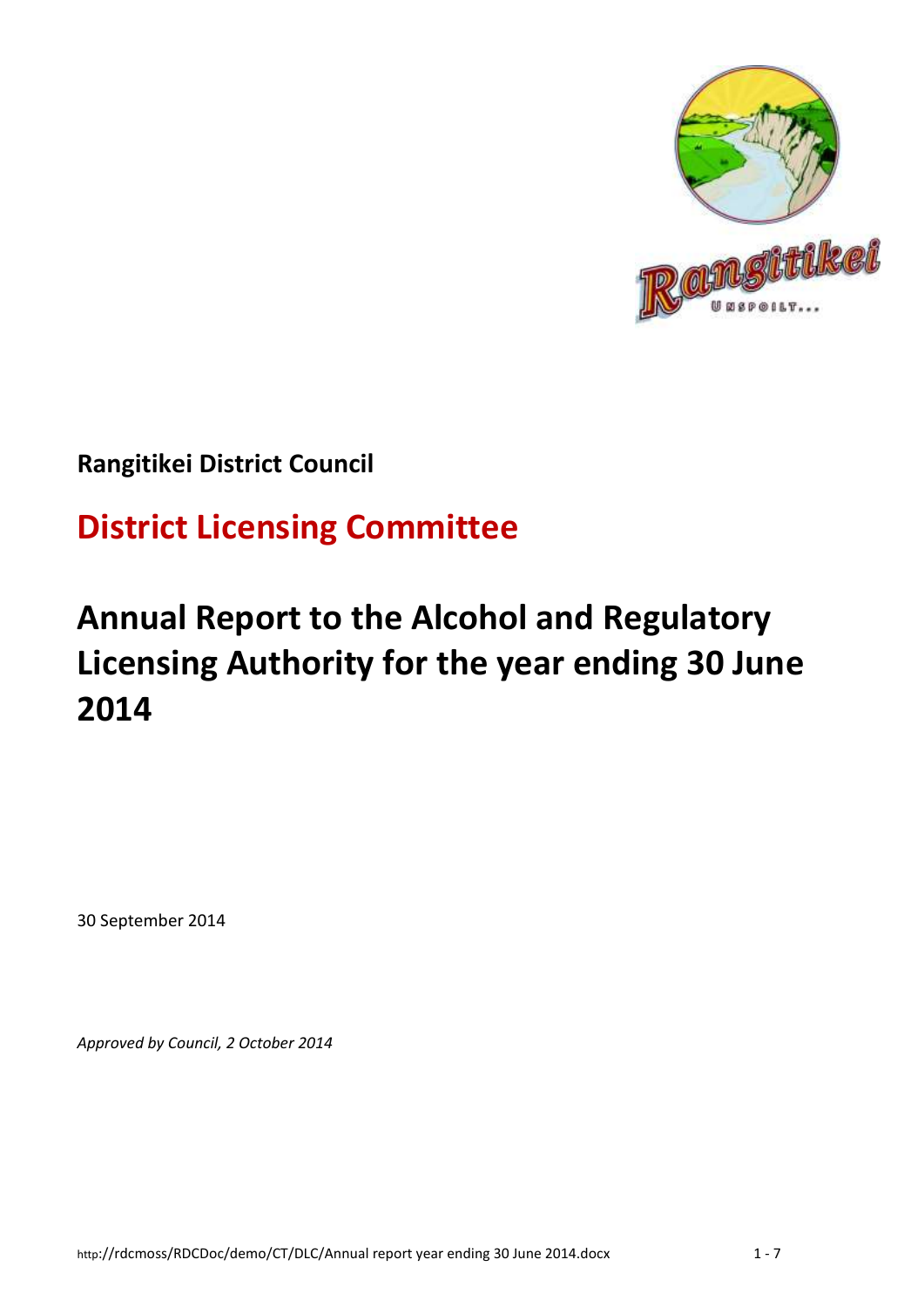Section 199 of the Sale and Supply of Alcohol Act 2012 requires an annual report to be submitted from the District Licensing Committee to the Alcohol Regulatory and Licensing Authority

#### **The Committee comprises**:

| Commissioner: | Chalky Leary                                  |
|---------------|-----------------------------------------------|
| Deputy Chair  | Andy Watson, Mayor of the Rangitikei District |
| Members:      | Steve Fouhy                                   |
|               | <b>Stuart Hylton</b>                          |
|               | Judy Klue                                     |
|               | Graeme Platt                                  |

#### **The Committee met twice during the year:**

| 5 March 2014 | Off Licence           | Approved |
|--------------|-----------------------|----------|
| 5 June 2014  | 3 Temporary Authority | Approved |

#### **The Committee is supported as follows:**

| Secretary       | Ross McNeil, Chief Executive |
|-----------------|------------------------------|
| Chief Inspector | Steve Costelloe              |
| Inspector       | Vicki Hodds                  |
| Administrator   | Rochelle Baird               |

The following pages outline the applications received during the year, split to show the transactions before and after 18 December 2013 (the date when the Sale and Supply of Alcohol Act 2012 took effect).

The report also lists the District's current licensed premises.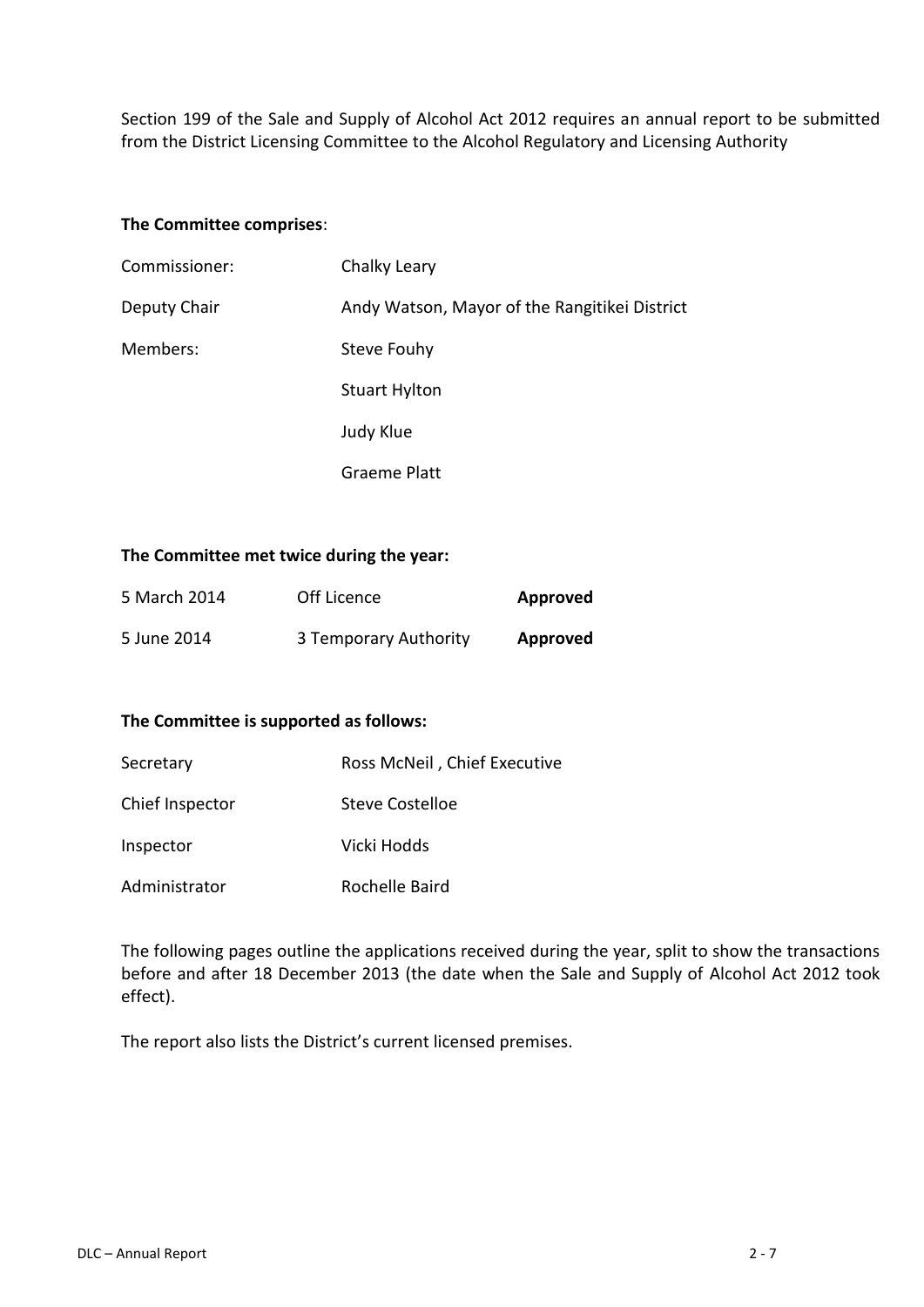| Licence Applications prior to 18 December 2013 |  |  |
|------------------------------------------------|--|--|
|------------------------------------------------|--|--|

| Category                 | <b>Number of applications received</b> |
|--------------------------|----------------------------------------|
| On Licence New           | Nil                                    |
| <b>On-Licence Renew</b>  | 3                                      |
| Off licence New          | 5                                      |
| <b>Off Licence Renew</b> |                                        |
| Club Licence New         | 1                                      |
| Club Licence Renew       | 1                                      |
| <b>Total</b>             | 11                                     |
| ARLA fee per application | \$126.76                               |
| Total fee paid to ARLA   | \$1394.36                              |

## **Licence Applications 18 December 2013 – 30 June 2014**

| <b>Application Type</b>     | Number<br>Received in Fee<br>Category<br>Very<br>Low | Number<br>Received in Fee<br>Category Low | Number<br>Received in Fee<br>Category<br>Medium | Number<br>Received in Fee<br>Category High | Number<br>Received in Fee<br>Category<br>Very<br>High |
|-----------------------------|------------------------------------------------------|-------------------------------------------|-------------------------------------------------|--------------------------------------------|-------------------------------------------------------|
| On Licence New              |                                                      | $\overline{2}$                            | 1                                               |                                            |                                                       |
| On Licence Renew            |                                                      |                                           |                                                 |                                            |                                                       |
| On Licence<br>Variation     |                                                      |                                           |                                                 |                                            |                                                       |
| Off Licence New             |                                                      |                                           | $\mathbf{1}$                                    |                                            |                                                       |
| Off licence Renew           |                                                      |                                           |                                                 | $\mathbf{1}$                               |                                                       |
| Off Licence<br>Variation    |                                                      |                                           |                                                 |                                            |                                                       |
| Club Licence New            |                                                      |                                           |                                                 |                                            |                                                       |
| Club Licence<br>Renew       | $\overline{2}$                                       | $\mathbf{1}$                              |                                                 |                                            |                                                       |
| Club Licence<br>Variation   |                                                      |                                           |                                                 |                                            |                                                       |
| <b>Total</b>                | $\overline{2}$                                       | 3                                         | $\overline{2}$                                  | $\mathbf{1}$                               |                                                       |
| ARLA fee per<br>application | \$17.25                                              | \$34.50                                   | \$51.75                                         | \$86.25                                    | \$172.50                                              |
| Total fee paid to<br>ARLA   | \$34.50                                              | \$103.50                                  | \$103.75                                        | \$86.25                                    |                                                       |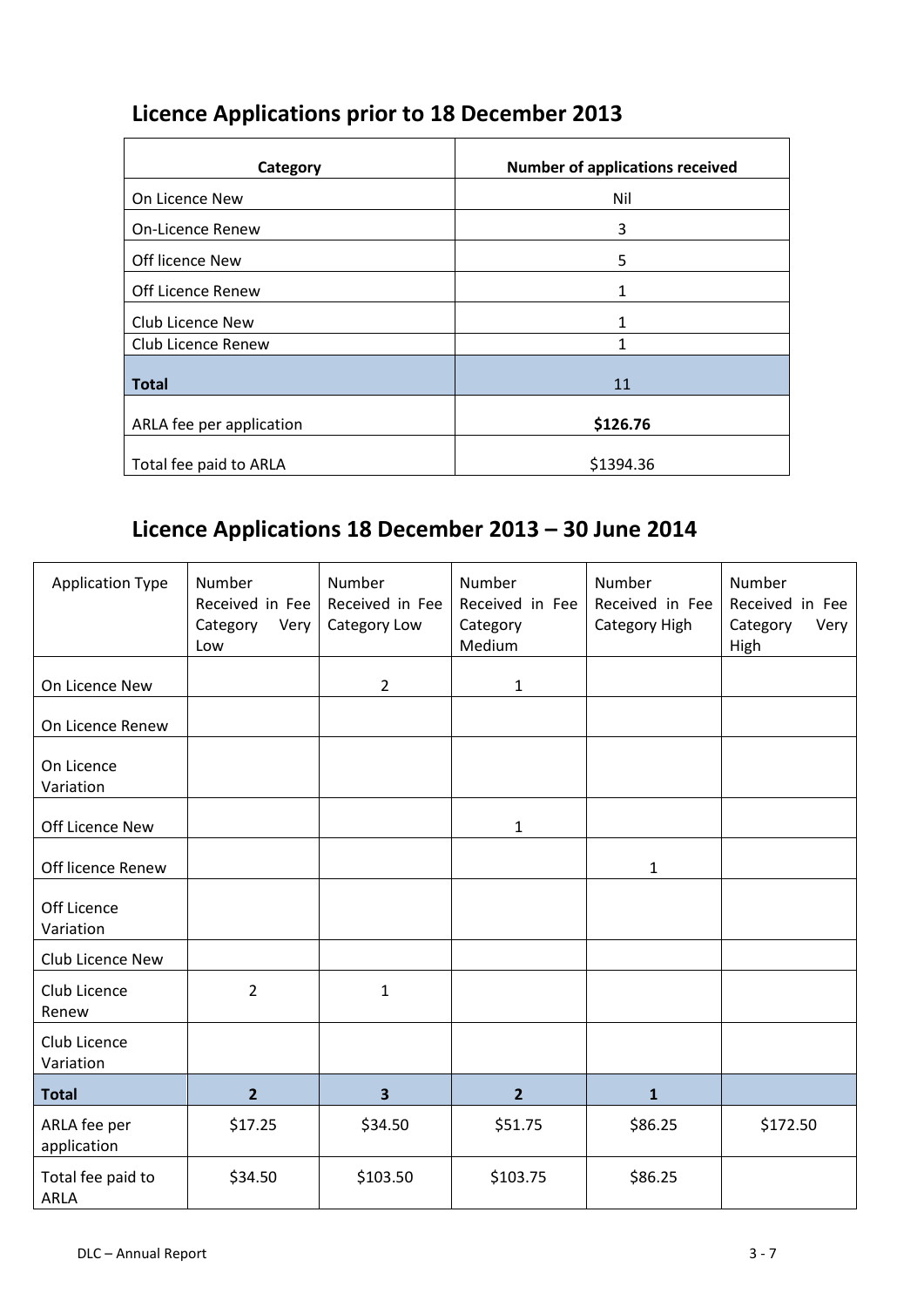## **Manager Certificate applications received**

|                                        | Number prior to 18 December 2013 | Number from 18 December 2013 |
|----------------------------------------|----------------------------------|------------------------------|
| <b>General Manager Certificate New</b> | 15                               |                              |
| General Manager Certificate Renew      | 27                               |                              |
| Club Manager Certificate New           | 0                                |                              |
| Club Manager Certificate Renew         | ς                                |                              |
|                                        |                                  |                              |
| Manager Certificate New                |                                  | 18                           |
| Manager Certificate Renewal            |                                  | 19                           |
|                                        |                                  |                              |
| <b>Total</b>                           | 45                               | 37                           |
| ARLA fee per application               | \$21.47                          | \$28.75                      |
| Total fee paid to ARLA                 | \$966.15                         | \$1063.75                    |

## **Special Licence applications received**

|                           | Number |
|---------------------------|--------|
| Prior to 18 December 2013 | 26     |
| From 18 December 2013     |        |
| Class 1                   | 26     |
| Class 2                   |        |
| Class 3                   |        |
|                           |        |
| <b>Cotal</b>              |        |

No fee is payable to ARLA

### **Temporary Authority applications received**

Prior to 18 December 2013 7

from 18 December 2013 2

No fee is payable to ARLA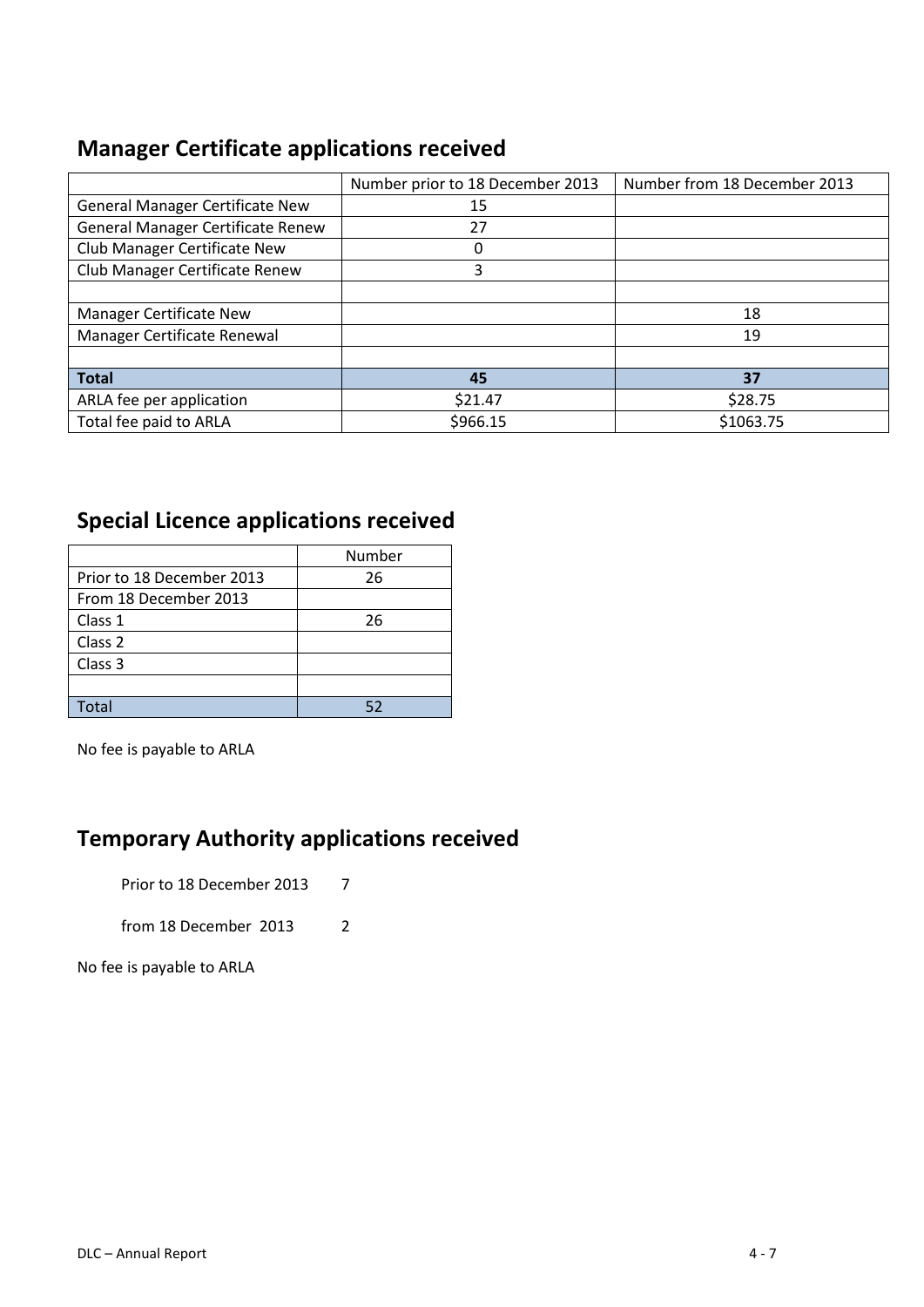| Licensee                        | <b>Type of Licence</b> | <b>Premises Name</b>                                | Add 2                                | <b>Town</b> | <b>Postal Code</b> |
|---------------------------------|------------------------|-----------------------------------------------------|--------------------------------------|-------------|--------------------|
| Taihape Golf Club               | Club                   | Taihape Golf Club                                   | PO Box 85                            |             | Taihape            |
| Rangiwaea Social Club           | Club                   | Rangiwaea Social Club<br>Taihape Workingmen's       | RD <sub>1</sub><br>C/- Titoko Point, |             | Taihape            |
| Taihape Workingmen's Club       | Club                   | Club                                                | 34 Kuku Street                       |             | Taihape            |
| Utiku Old Boys Rugby Club       | Club                   | Utiku Old Boys Rugby Club<br>Taihape Squash Rackets | PO Box 197                           |             | Taihape            |
| Taihape Squash Rackets Club     | Club                   | Club                                                | PO Box 89                            |             | Taihape            |
| Hunterville Rugby Club          | Club                   | Hunterville Rugby Club                              | PO Box 13                            |             | Hunterville        |
| Hunterville Squash Club         | Club                   | Hunterville Squash Club                             | RD <sub>5</sub><br>C/- B Manunui     |             | Hunterville        |
| Rangatira Golf Club             | Club                   | Rangatira Golf Club                                 | PO Box 41                            |             | Hunterville        |
| Rangitikei Squash Club          | Club                   | Rangitikei Squash Club                              | <b>PO Box 104</b>                    |             | Marton             |
| Marton Rugby Club               | Club                   | Marton Rugby Club                                   | <b>PO Box 134</b>                    |             | Marton             |
| Marton Golf Club                | Club                   | <b>Marton Golf Club</b>                             | PO Box 76                            |             | Marton             |
| Hawkestone Golf Club            | Club                   | Hawkestone Golf Club                                | <b>PO Box 177</b>                    |             | Marton             |
| <b>Marton Bowling Club</b>      | Club                   | <b>Marton Bowling Club</b>                          | <b>PO Box 152</b>                    |             | Marton             |
| <b>Bulls RSA</b>                | Club                   | <b>Bulls RSA</b>                                    | 55 High Street                       |             | <b>Bulls</b>       |
| Rangitikei Golf Club            | Club                   | Rangitikei Golf Club                                | PO Box 21                            |             | <b>Bulls</b>       |
| <b>Bulls Rugby Club</b>         | Club                   | <b>Bulls Rugby Club</b>                             | PO Box 78<br>18 Criterion            |             | <b>Bulls</b>       |
| <b>Bulls Bowling Club</b>       | Club                   | <b>Bulls Bowling Club</b>                           | <b>Street</b>                        |             | <b>Bulls</b>       |
| <b>Stephen Howl</b>             | <b>Liquor Store</b>    | Taihape Liquorland                                  | PO Box 22                            |             | Taihape            |
| Alex Wong Ltd                   | Grocery Off-licence    | Alex Wong Ltd                                       | <b>PO Box 298</b>                    |             | Taihape            |
| Rees Foods Ltd                  | Supermarket            | <b>Taihape New World</b>                            | 112-114 Hautapu Street               |             | Taihape            |
| Norman Theobald                 | Off lic in a tavern    | Gretna Hotel                                        | 117 Hautapu Street                   |             | Taihape            |
| Wildfern Group Ltd              | Off lic in a tavern    | Ohingaiti Hotel                                     | 2 Onslow Street West                 |             | Hunterville        |
| Lynette Watson                  | Off lic in a tavern    | Mangaweka Hotel                                     | PO Box 47                            |             | Mangaweka          |
| SE Holdings Ltd                 | Off lic in a tavern    | <b>Station Hotel</b>                                | 22 High Street                       |             | Hunterville        |
| Taylors (1998) Ltd              | Grocery Off-licence    | Taylors (1998) Ltd                                  | PO Box 12<br>188 Broadway            |             | Hunterville        |
| Vijay Kumar                     | <b>Liquor Store</b>    | Wholesale Liquor                                    | <b>Street</b><br>6 Hammond           |             | Marton             |
| Vijay Kumar                     | <b>Liquor Store</b>    | Marton Wholesale Liquor                             | <b>Street</b>                        |             | Marton             |
| <b>General Distributors Ltd</b> | Supermarket            | Countdown                                           | C/- Duncan Cotterill Barrister       |             | Auckland           |
| N & R Developments Ltd          | Supermarket            | New World                                           | 427 Wellington Road                  |             | Marton             |
| David Matenga & Rirena Te Huna  | off lic in a tavern    | <b>Ben Nevis Tavern</b>                             | 37 State Highway 3                   |             | Wanganui           |

http://rdcmoss/RDCDoc/demo/CT/DLC/Annual report year ending 30 June 2014.docx 1 - 7